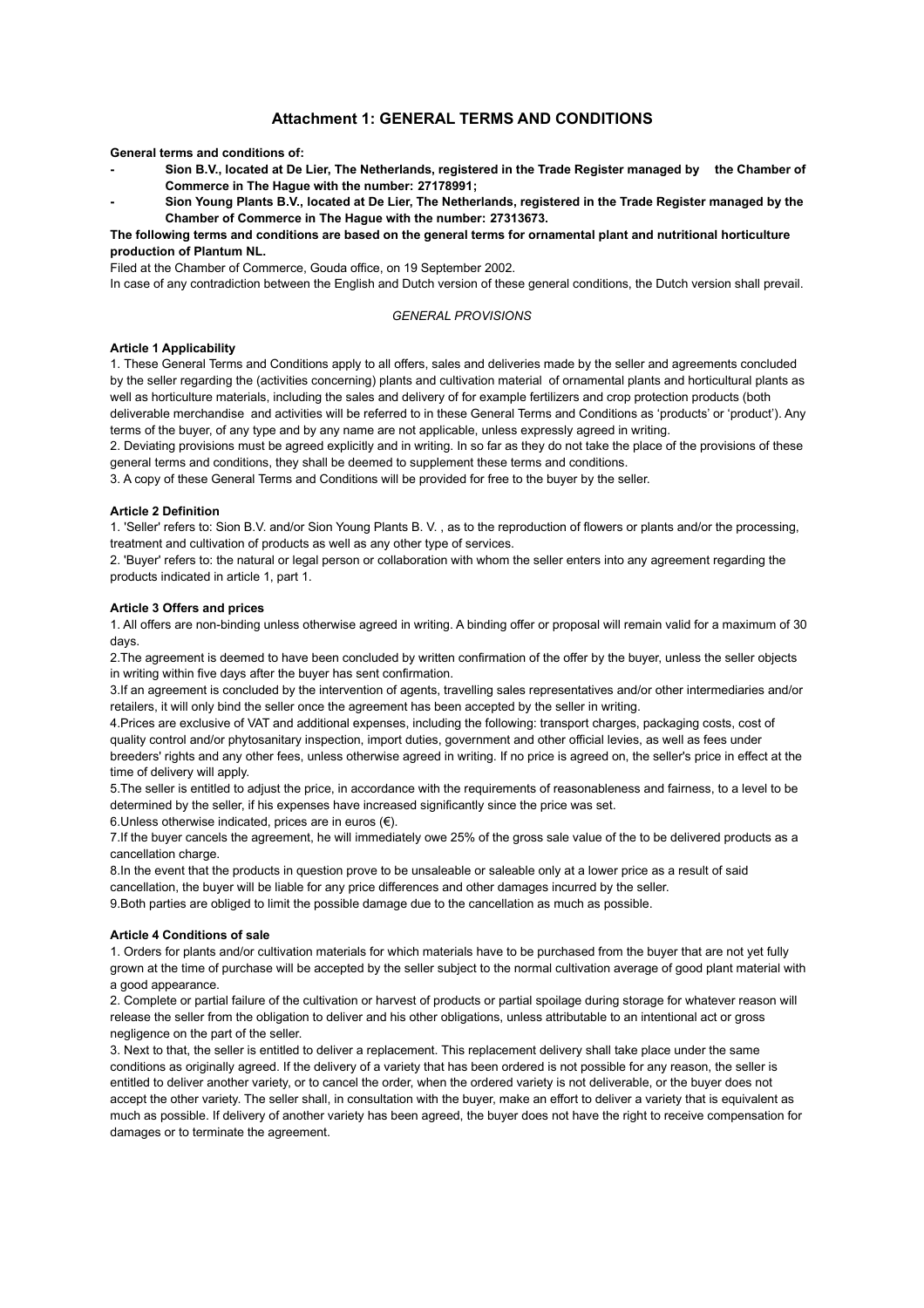### **Article 5 Delivery and transport**

1. Delivery is ex works, unless otherwise agreed. On delivery, the risk connected to the products in question, with all that is connected, is transferred to the buyer.

2. After consultation with the buyer, the seller will determine the delivery date. Delivery dates indicated are not considered deadlines. If a delivery date is agreed on, the seller will endeavour to maintain that date for delivery in as far as possible. If the seller cannot deliver on the agreed date or within the agreed period, the seller will inform the buyer about this in the timeliest manner possible. After consultation with the buyer, the seller will determine a new delivery date, which immediately replaces the previous delivery date.

3. If the buyer receives the ordered products before the agreed delivery date or period as indicated in part 2, the resulting risk is entirely for the buyer.

4. If the buyer receives or wishes to receive the ordered products after the agreed delivery date, the risk of any loss of quality resulting from longer storage will be entirely for the buyer.

5. If after a certain storage period that may be considered reasonable in view of the type of product, the buyer has not received the product and the risk of loss of quality and/or spoilage of the products leaves no other option, the order will be deemed to have been cancelled by the buyer. In that case, the buyer is obliged to pay the damage incurred by the seller as a result.

#### **Article 6 Packaging/carts/pallets**

1. Single-use packaging can be charged against cost-price and will not be taken back.

2. All packaging, except single-use packaging, remains the property of the seller.

3. The seller is entitled to charge the buyer an agreed user fee for reusable packaging and other durable material, which fee shall be specified separately on the invoice.

4. Within 30 days after delivery or immediately after planting, the buyer is obliged to return the packaging to the seller at his own expense and in good condition and under the proper hygienic conditions. If it has been agreed that the seller will collect the packaging himself, the buyer must see to it that the packaging remains in good state and under the proper hygienic conditions and store it so that the seller can collect it in a normal manner at the announced date.

5. The buyer may not continue to use or allow third parties to use the packaging.

6. If carts, rolling containers or reusable pallets have been delivered with the products, then the buyer must return identical carts, rolling containers or reusable pallets immediately, unless agreed otherwise. The buyer may not keep these for his own use or allow third parties to make use of them.

7. In the event of damage or loss of reusable packaging, carts, rolling containers, pallets, etc., the buyer is obliged to repay the repair or replacement costs to the seller and also repay any extra rent as a result of late return.

# *AGREEMENT OF ORDER*

In respect of an agreement to the treatment, processing and cultivation (of products) and other services - in addition to the general provisions of these terms - the following conditions also apply.

#### **Article 7 Property and insurance**

1. Products which are property of the buyer and which under an agreement for treatment, processing and cultivation (of products) and other services are located and held in the premises of the seller, shall be affected for the account and at the risk of the buyer. The in article 15 mentioned retention of ownership does not apply to the aforementioned products in this subsection (without prejudice to possible liens of seller).

2. Buyer is obliged to take out and maintain a good products/ business interruptions insurance concerning the products held by the seller. Buyer is obliged to show the policies of the insurance to seller when requested and to show receipts of the last paid insurance premiums to confirm continuation of the insurance.

### **Article 8 Execution of the agreement of order**

1. Seller will execute the treatment, processing and cultivation (of products) and/or other services to its best abilities and in line with high professional standards.

2. A negative difference between the delivered products of the buyer and the actual cultivated number of products (spoilage) will not be considered a shortcoming as long as this difference is smaller than or equal to 5%, unless the case that this difference is caused by intentional or conscious reckless behaviour of seller. When a difference of more than 5% is prevalent, only the part higher than 5% can be considered a shortcoming.

3. Seller never can be held liable towards buyer/third parties for damage which wholly or partially, directly or indirectly, is the result of the quality (including – but not exclusively - possible contaminations and diseases) of the by the seller provided plant material. Buyer is liable for and indemnifies the seller of all damages and/or claims which result from (contaminations and diseases in) the by the seller provided plant material.

4. Seller determined the manner in which and by whom the method, the treatment, processing and cultivation (of products) and other services are executed, yet considers the expressed wishes of the buyer as much as possible. Seller has the right to let certain activities be executed by third parties, in which case the General Terms and Conditions also apply to aforementioned third parties.

5. Seller is not liable for damage of any kind, which has developed because of assumptions of the seller based on incorrect and incomplete information supplied by the buyer, unless the incorrectness and incompleteness was apparent for the seller. 6. If the seller did not receive necessary information from the buyer timely or correctly, the seller has the right to delay or cancel the execution of the order and to charge the buyer with the extra costs and fees of the delay or cancellation of the order.

7. Seller has the right to refuse the by the buyer provided products when she is of the opinion that the products are of insufficient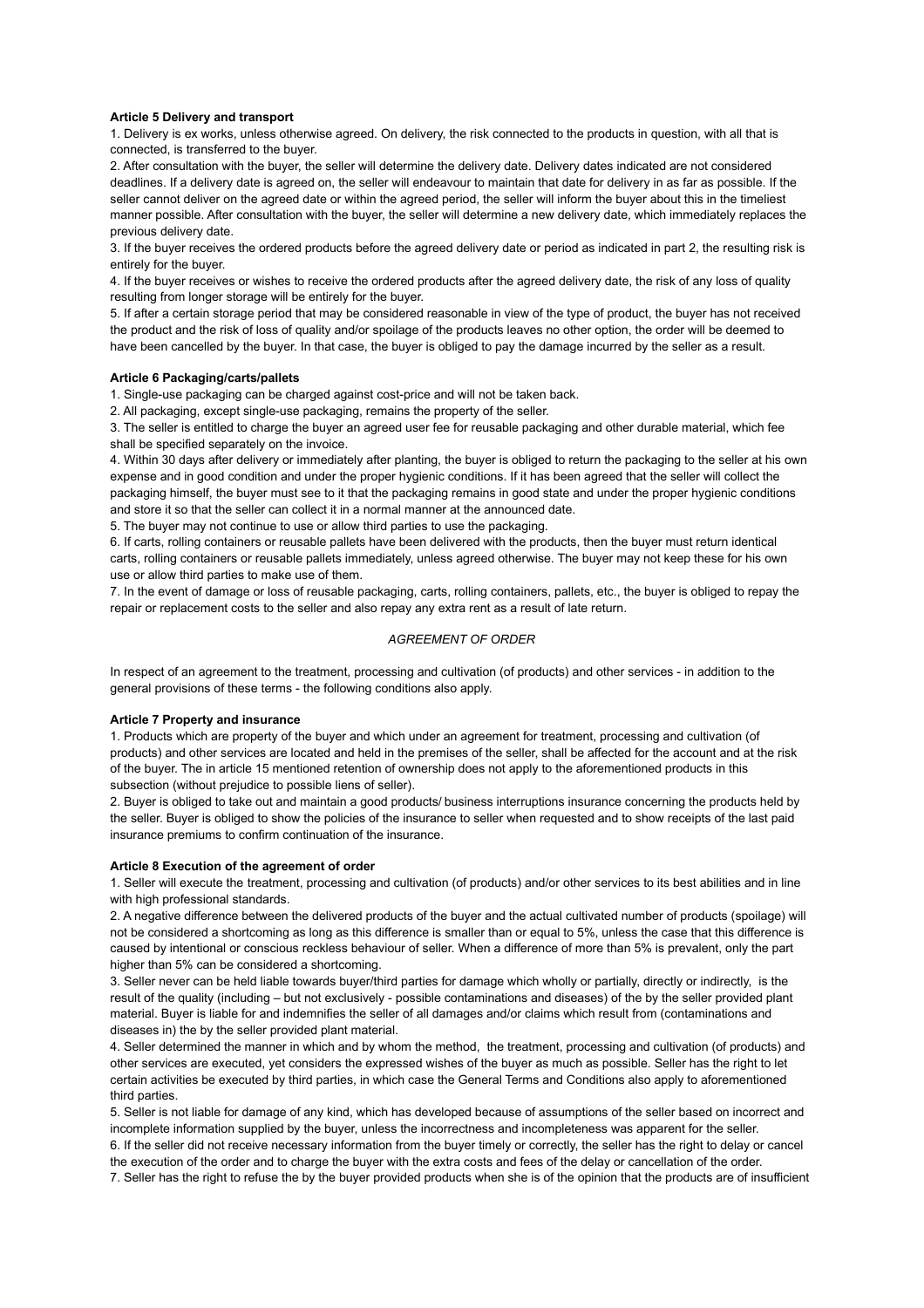quality. If nevertheless, buyer wishes execution of the order, seller – if chooses to execute the order – is not liable in any way. The acceptance of the order will in that case be considered as a change in the agreement of order on which article 9 of the General Terms and Conditions is applicable.

8. Buyer indemnifies seller for possible claims of third parties, which in relation to the execution of the agreement suffer damage of which the buyer can be held accountable.

## **Article 9 Change of the agreement of order**

1. If during the execution of the agreement of the treatment, processing or cultivation (of products) or other services it appears that for proper execution it is necessary to adjust the performed activities or to supplement them, both parties will timely and in collaboration change the agreement. If parties agree that the agreement will be changed or supplemented, the time of complement can be influenced. Seller will inform the buyer as soon as possible about this. If the change or supplement in the agreement will have financial or qualitative consequences, then seller will inform buyer beforehand.

2. Seller can execute more activities and can charge the buyer for extra costs than stated in the agreement, if buyer gave permission for this beforehand, unless these activities fall under the duty of care of seller.

3. Besides the circumstances mentioned in subsection 1, buyer can request the seller to execute activities that deviate from the order at the time the agreement was made. Such a request must be accompanied by a request for the estimation of the costs of the changes.

4. Seller is entitled to deny such a request if in her opinion:

- in the stage of the execution of the order, the requested change is considered undesirable.

- the requested change exceeds the capacity of the seller.

5. If none of the aforementioned cases mentioned in subsection 4 arise, seller will provide the buyer with a written notification of the price of the requested change, the date of payment and – when necessary – the amount of days that the delivery deadline will be extended within three weeks after the request.

### *GENERAL PROVISIONS CONTINUED*

## **Article 10 Payment**

1. The seller is entitled to request an advance of 50% on the invoice amount from the buyer.

2. Payment must occur within thirty days after the invoice date.

3. The buyer is not entitled to reduce the purchase price by any counter-claim he may make.

4. The buyer is not entitled to suspend the fulfilment of his payment obligation in the event of a complaint submitted by him to the seller regarding the products delivered, unless the seller expressly agrees with the suspension in exchange for a guarantee. 5. All payments will be made at the offices of the seller or by deposit or transfer into a bank account to be indicated by the seller. 6. Payment must be made in euros (€) unless otherwise indicated on the invoice. In the last-mentioned case, the seller is entitled to charge exchange rate differences to the buyer.

7. If the buyer does not fulfil his payment obligation in time, he will be deemed to be in default by operation of law. The seller will then be entitled to charge interest at 1% monthly as from the date that the buyer is in default of fulfilling the payment obligation indicated in part 2, with a partial month being counted as a whole month. In the event of the buyer's default, the seller shall also be entitled to charge the exchange rate loss suffered as a result of that.

8. If the buyer is in default or otherwise falls short in fulfilling any of his obligations, all reasonable costs to obtain satisfaction, both legal and extra-legal, will be at his expense.

9. The seller reserves the right to not carry out, or no longer carry out, orders or agreements if previous deliveries have not been paid for by the buyer or the buyer has not fulfilled or is at risk of not fulfilling his obligations to the seller. The seller is not responsible for any damage to the buyer as a result of not carrying out orders.

10. Without prejudice to subsection 1 of this article, seller is authorized to request an advance of payment of her activities, disbursements or costs.

11. If the financial position or the payment behaviour of the buyer in opinion of the seller gives reason, seller is authorized to require the seller to provide immediate (supplemental) security in a form determined by the seller. If the seller neglects to provide the expected security, the seller is authorized – without prejudice to other rights – to immediately suspend or terminate the further execution of the agreement and all that the buyer owes to the seller is immediately claimable.

### **Article 11 Force majeure**

1. Force majeure refers to any circumstance outside the direct sphere of influence of the seller, as a result of which fulfilment of the agreement can no longer reasonably be expected. This may include strikes, fire, extreme weather conditions or government measures and diseases and plagues on the one hand or faults in the materials supplied to the seller on the other hand. 2. If the seller cannot fulfil its obligations because of force majeure, the seller must inform the buyer of the circumstances in writing as soon as possible.

3. In the event of force majeure, the parties will agree a change to the agreement or complete or partial dissolution of the agreement.

4. If the parties cannot agree on a change or dissolution within 10 days after the written notice of the circumstances in question, either of the parties may then apply to the court.

## **Article 12 Unforeseen circumstances**

1. In the event of unforeseen circumstances on the part of one of the parties that are so serious that, in view of the requirements of reasonableness and fairness, the other party may not expect that the concluded agreement will remain in effect unchanged, the one party will inform the other party about the unforeseen circumstances in writing and the parties will consult about a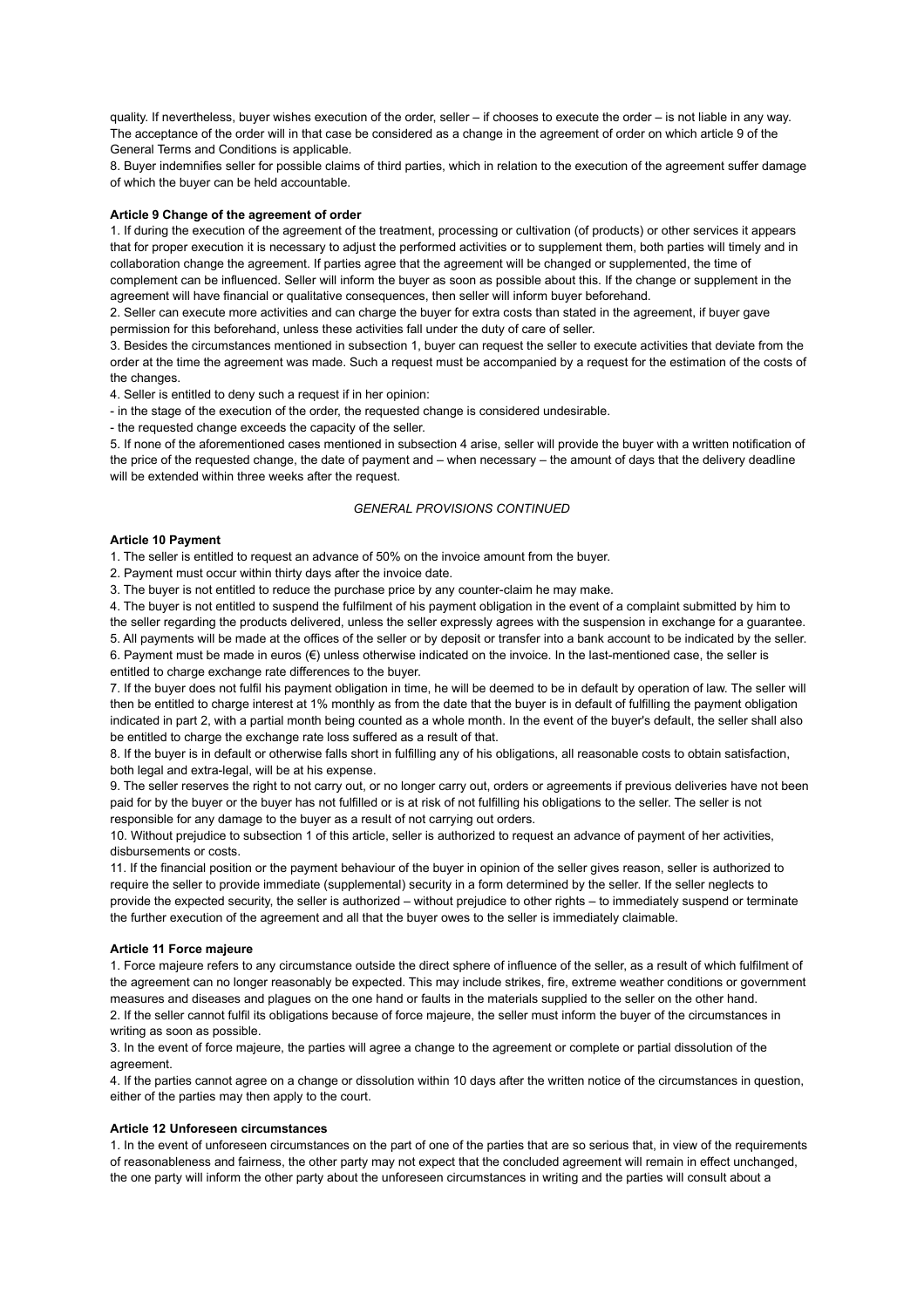change of the agreement or about the complete or partial dissolution of the agreement.

2. If the parties cannot agree on a change or dissolution within 10 days after the written notice of the circumstances in question, either of the parties may apply to the court.

#### **Article 13 Guarantees and complaints**

1. The seller guarantees that the products that are to be delivered on the basis of the order will comply with the requirements set out in the applicable regulations of Dutch testing authorities in effect at the time of concluding the agreement.

2. The seller does not guarantee the trueness to variety of the products that are generally known to branch back.

3. The seller does not guarantee the growth and blossoming of the products delivered.

4. The buyer will at all times be provided with all requested cultivation information to the best of the seller's knowledge and abilities, by or on behalf of the seller, but without any liability on behalf of the seller.

5. Complaints regarding visible defects, including those regarding the quantity, size or weight of the products delivered, must be indicated to the seller within two days after delivery and the seller must be informed in writing within eight days.

6. Complaints regarding non-visible defects must be indicated to the seller immediately after detection (within two days at the latest) and the seller must be informed in writing within eight days.

7. Complaints must also be indicated to the seller at such a time that the seller can check the product.

8. A complaint must at least include:

a. A detailed and accurate description of the defect;

b. The storage location of the product to which the complaint refers;

c. A specification of facts on the basis of which it can be determined that the products delivered by the seller and those rejected by the buyer are the same.

9. When the products delivered are rejected by the buyer under the terms of this article and the buyer and the seller do not immediately agree on an amicable settlement, the buyer must then appeal to an independent, officially accredited expert who will compile an expertise report. The costs of the expertise report will be for the seller if the rejection is justified and for the buyer if it is not justified. In any case, the buyer shall advance the costs in question.

10. Complaints regarding a portion of the products delivered cannot give rise to rejection by the buyer of the entire delivery. 11. The buyer is obliged to check the delivered quantity of the shipment delivered, or have this checked, on receipt and to report a deviation of the quantity to the seller.

12. Expressing a complaint does not suspend the buyer's obligation to pay, regardless of any justification of a complaint.

### **Article 14 Liability**

1. All liability with regards to untimely delivery are hereby excluded, unless the final agreed date of delivery (as mentioned in article 5, subsection 2) is exceeded with more than seven days.

2. In case of exceedance of the date of delivery with more than seven days seller has to be given written notice of default, in which the buyer has to give the seller a reasonable period in which seller still has to fulfill his duties.

3. The seller is not liable for damages due to force majeure as indicated in article 11, subsection 1.

4. Compensation in the event of a complaint can only take place if the complaint, submitted in accordance with article 13, proves to be justified and provided that there is culpability or conscious negligence on the part of the seller. Moreover, the compensation shall be limited to the invoice value of the delivered goods to which the complaint pertains.

5. In the event of a partial failure of the cultivation at the buyer as a result of the delivered products, then, if the seller is required to pay compensation for damages, the compensation of damages payable by the seller shall not exceed the percentage of the invoice value of the delivered products, of which the percentage at maximum equals the portion of the cultivation that failed at the buyer. If, when the damage is reported, the seller and the buyer jointly determine or a third party determines the percentage of deviating, diseased or weak plants, this percentage will determine the seller's maximum liability. Buyer is obligated to take care that damage caused by abnormal, diseased or weak products is limited as much as possible.

6. The buyer may not deduct damage compensation from any outstanding amounts payable to the seller and damage compensation does not entitle the buyer not to pay the invoice amount or not to pay this timely.

#### **Article 15 Transfer of ownership, retention of ownership and surety**

1. Except for the terms of subsection 2 of this article, ownership of the products is transferred to the buyer at the time of delivery under article 5 of these General Terms and Conditions.

2. The seller remains the sole owner of all delivered and to be delivered products, and the products arising therefrom, remain the sole property of the seller, until all claims that the seller has or acquires vis-à-vis the buyer, have been paid in full. 3. If there is any doubt in the mind of the seller regarding the ability of the buyer to pay, the seller will be entitled to defer performances until the buyer has provided surety for the payment, aforementioned in article 10 of these General Terms and Conditions. If the buyer has not provided surety for the payment within fourteen days after being ordered to do so, the seller is entitled to terminate the agreement by cancellation. In both cases, the buyer will be liable for the expenses incurred by the seller.

## **Article 16 Protection under breeders' rights or contractual protection of original varieties**

1. Starting material and plant material of species protected by a breeders' right applied for or granted in the Netherlands or any other country or by a contractual transfer provision may not

a. be used to further reproduce the variety

b. treated for the purpose of reproduction,

c. brought into the realm of commerce,

d. traded further,